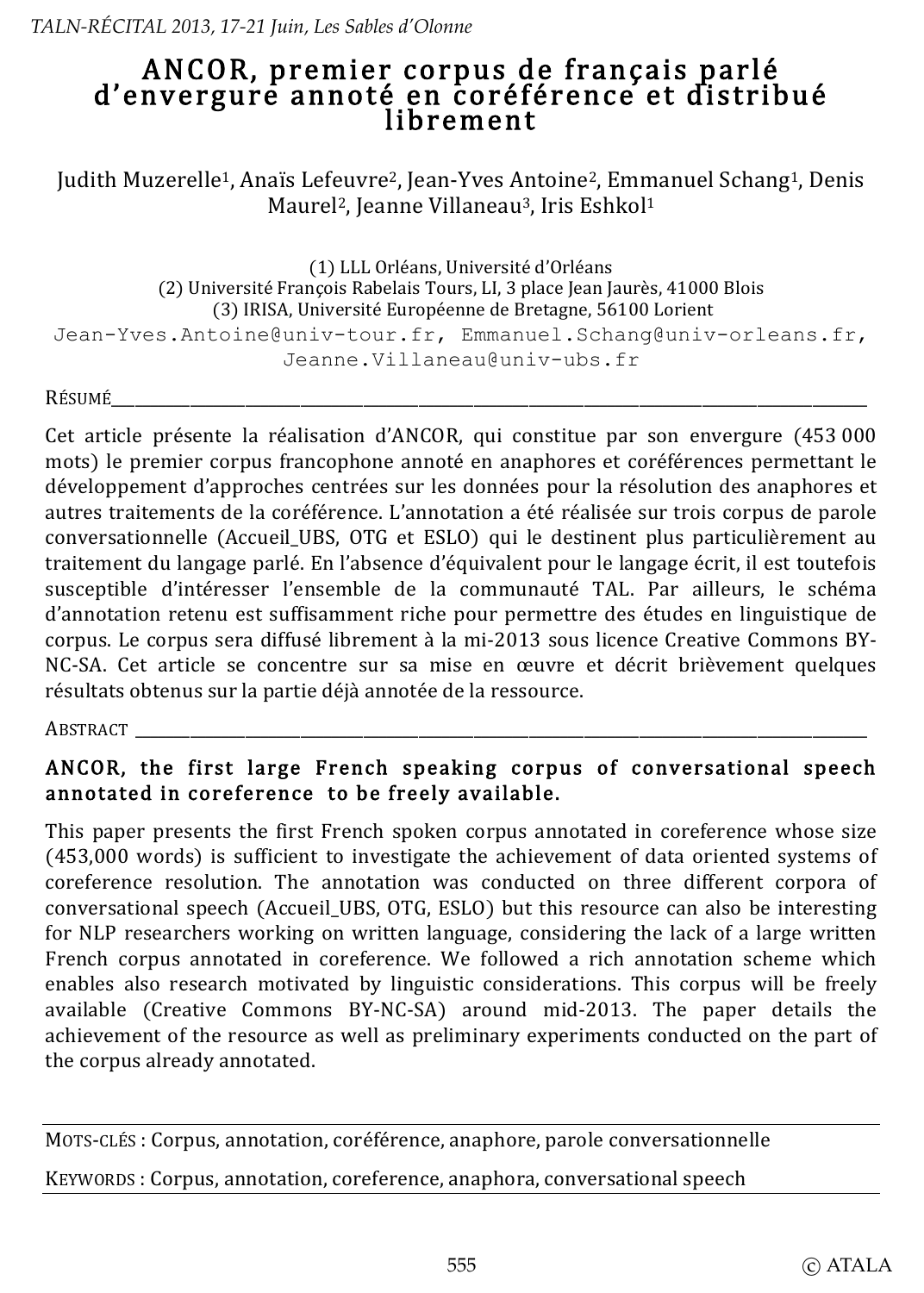## Introduction 1

Au cours des deux dernières décennies, le TAL a connu des avancées qui ont conduit à de nombreuses applications dédiées au grand public comme aux professionnels. Parmi cellesci, la recherche d'information et l'indexation de documents constituent un champ applicatif promis à un bel avenir. La qualité des outils d'indexation ou d'interrogation développés pour ces tâches dépend de leur capacité à résoudre les relations de coréférences présentes dans un (ou plusieurs) texte(s). Un des sauts technologiques auquel est confronté ce domaine est en effet celui du suivi des entités faisant l'objet d'une recherche ou indexation.

L'importance de cette résolution a conduit à l'organisation de multiples campagnes d'évaluation internationales (MUC, ACE, SemEval) ou nationales (DEFT) qui ont accompagné l'évolution des techniques de résolution. Aux travaux initiaux basés sur des méthodes symboliques (Lappin et Leass, 1994) ont succédé des approches plus heuristiques (Mitkov, 1994). Enfin, la mise à disposition de larges corpus annotés en coréférence a ouvert la porte aux approches par apprentissage sur données (Soon et al., 2001, Ng et Cardie, 2002). La plupart des recherches actuelles font ainsi appel à des classifieurs reposant généralement sur un modèle à base de paires (Poesio et al., 2011). Celui-ci consiste à identifier dans un premier temps des paires de mentions coréférentes, et à regrouper ensuite ces paires en clusters de même référence. Il n'existe toutefois pas à l'heure actuelle de corpus francophone libre et d'envergure de taille suffisante pour apprendre un système de résolution efficace. C'est à ce manque que répond le corpus ANCOR. Portant sur le français parlé, il soutient avec ses 418 000 mots la comparaison avec les autres langues de grande diffusion.

# $\overline{2}$ Etat de l'art

Le corpus que nous présentons a été réalisé par le Laboratoire d'Informatique de l'Université de Tours (LI) et le Laboratoire Ligérien de Linguistique (LLL). Ces deux laboratoires s'intéressent particulièrement à la langue parlée. Il est donc naturel que le corpus porte sur la parole conversationnelle. Le Groupe Aixois de Recherche en Syntaxe a été un des pionniers de l'étude du langage parlé en corpus. Ses travaux fondateurs n'ont malheureusement pas eu pour conséquence le développement ultérieur de ressources informatisées en français. La table 1 présente la liste par idiome des corpus annotés en coréférence de plus 200 kMots (Recasens, 2010). Le français est complètement absent de ce panorama. A notre connaissance, le seul corpus en coréférence disponible en français est le corpus DEDE, centré sur l'étude des descriptions définies. Il ne comporte malheureusement que 48 kMots (Gardent et Manuelian, 2005) et ne peut servir à un apprentissage automatique. De même, le corpus du CRISTAL, de grande envergure, ne peut être considéré par le TAL car il ne code que certaines formes particulières d'anaphore (Tuttin et al. 2000).

Le corpus ANCOR que nous avons constitué vise à répondre à cette situation dans le cas d'un genre linguistique particulier : le français parlé conversationnel. Par sa taille (418 kMots), il ne peut être comparé qu' à deux autres corpus oraux de coréférences d'envergure : Switchboard pour l'anglais américain (200 kMots) et COREA pour le néerlandais. Notons toutefois que seule une partie de cette seconde ressource de 350 kMots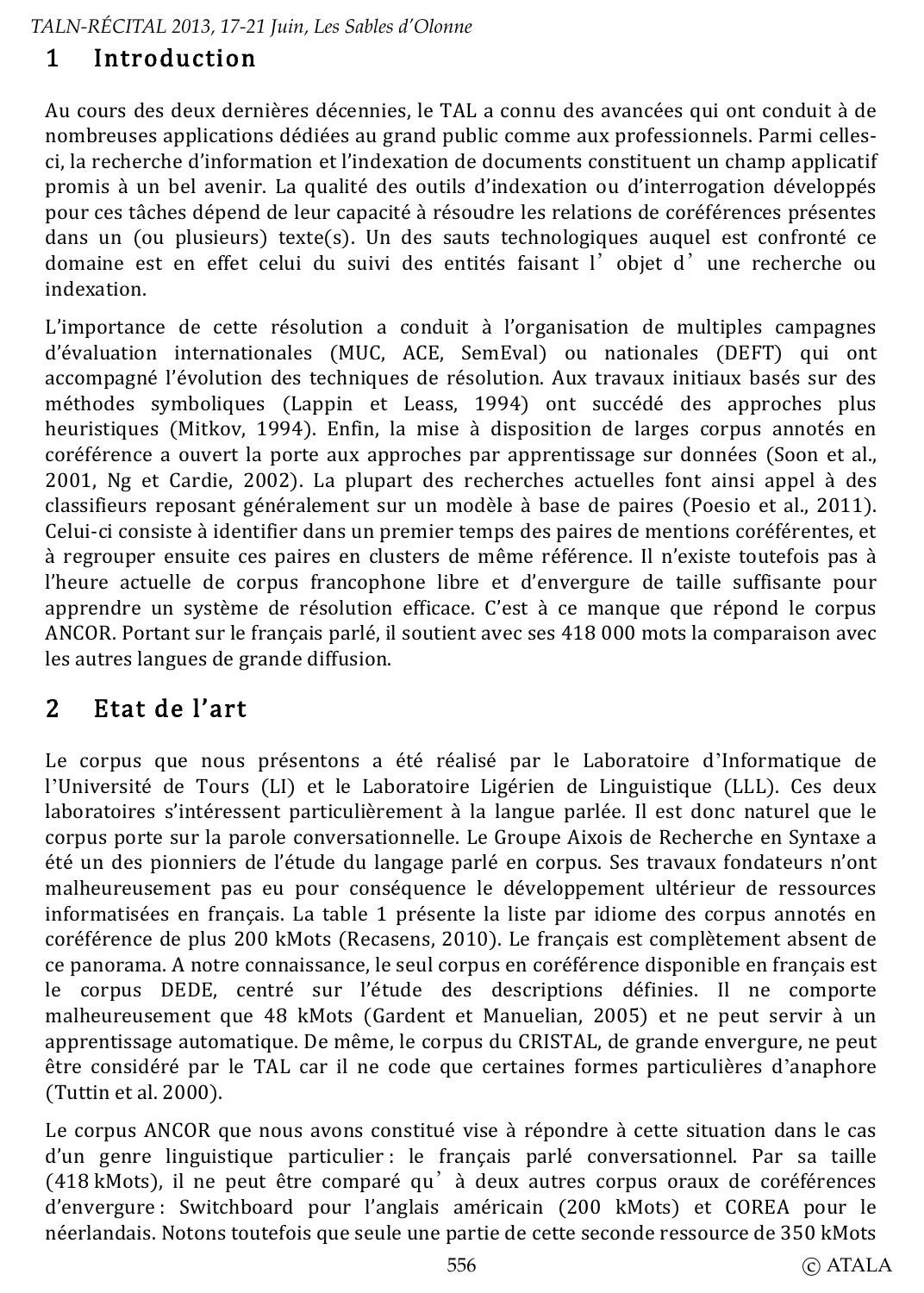concerne la parole (Hendrickx et al., 2008).

| Langue             | Corpus                                        | Genre                                                                               |  |
|--------------------|-----------------------------------------------|-------------------------------------------------------------------------------------|--|
| allemand           | TüBa-D/Z                                      | $News = journal of information$<br>radio-diffusés<br>(transcription)<br>de<br>oral) |  |
| anglais            | ARRAU, Switchboard,<br>ACE, SemEval OntoNotes | News, weblog, forum, chat, récit oral,<br>conversation téléphonique                 |  |
| arabe              | ACE                                           | <b>News</b>                                                                         |  |
| catalan            | AnCora-Ca                                     | <b>News</b>                                                                         |  |
| chinois (mandarin) | ACE, OntoNotes                                | <b>News</b>                                                                         |  |
| espagnol           | ACE, Ancora-Es                                | <b>News</b>                                                                         |  |
| italien            | I-CAB                                         | <b>News</b>                                                                         |  |
| japonais           | <b>NAIST Text</b>                             | <b>News</b>                                                                         |  |
| néerlandais        | COREA                                         | <i>News</i> , oral, texte encyclopédique                                            |  |
| tchèque            | <b>PDT</b>                                    | News                                                                                |  |

TABLE 1 - Corpus annotés manuellement en coréférence de plus de 200 000 mots.

## Elaboration du corpus ANCOR 3

#### Financement et contexte scientifique  $3.1$

La création du corpus ANCOR a été financée en deux étapes. Un premier projet interne au PRES Centre Val-de-Loire a permis de réaliser un premier corpus (C02) de 35 kMots et de valider nos choix d'annotation. Notre souci a été de suivre un schéma d'annotation assez riche pour répondre aux besoins du TAL et des linguistiques. Les premiers résultats obtenus avec CO2 ont ainsi validé l'intérêt de la ressource en linguistique (Schang et al. 2011). Sa taille restait toutefois insuffisante pour constituer une ressource d'apprentissage. Le projet ANCOR, soutenu par la région Centre, nous a précisément permis d'atteindre cet objectif.

### Corpus retenus pour l'annotation  $3.2$

Le corpus ANCOR résulte de l'annotation de trois corpus oraux transcrits sous Transcriber (Barras et al., 2001) qui étaient disponibles dans nos laboratoires et diffusés librement :

- ESLO, qui correspond à des entretiens sociolinguistiques (Baude et Dugua 2011,  $\overline{a}$ Eshkol-Taravella et al. 2012):
- OTG, qui correspond à des dialogues interactifs en présentiel entre des individus et le personnel d'accueil de l'Office du Tourisme de Grenoble :
- Accueil UBS, qui correspond à des dialogues interactifs par téléphone recueillis auprès du standard téléphonique d'une université (Nicolas et al., 2002).

Notre objectif a été de représenter une certaine diversité de genres en termes de degré d'interactivité du dialogue. Le corpus ESLO, qui correspond à des entretiens, a une interactivité limitée à la différence des deux autres : le plus souvent, l'enquêteur pose en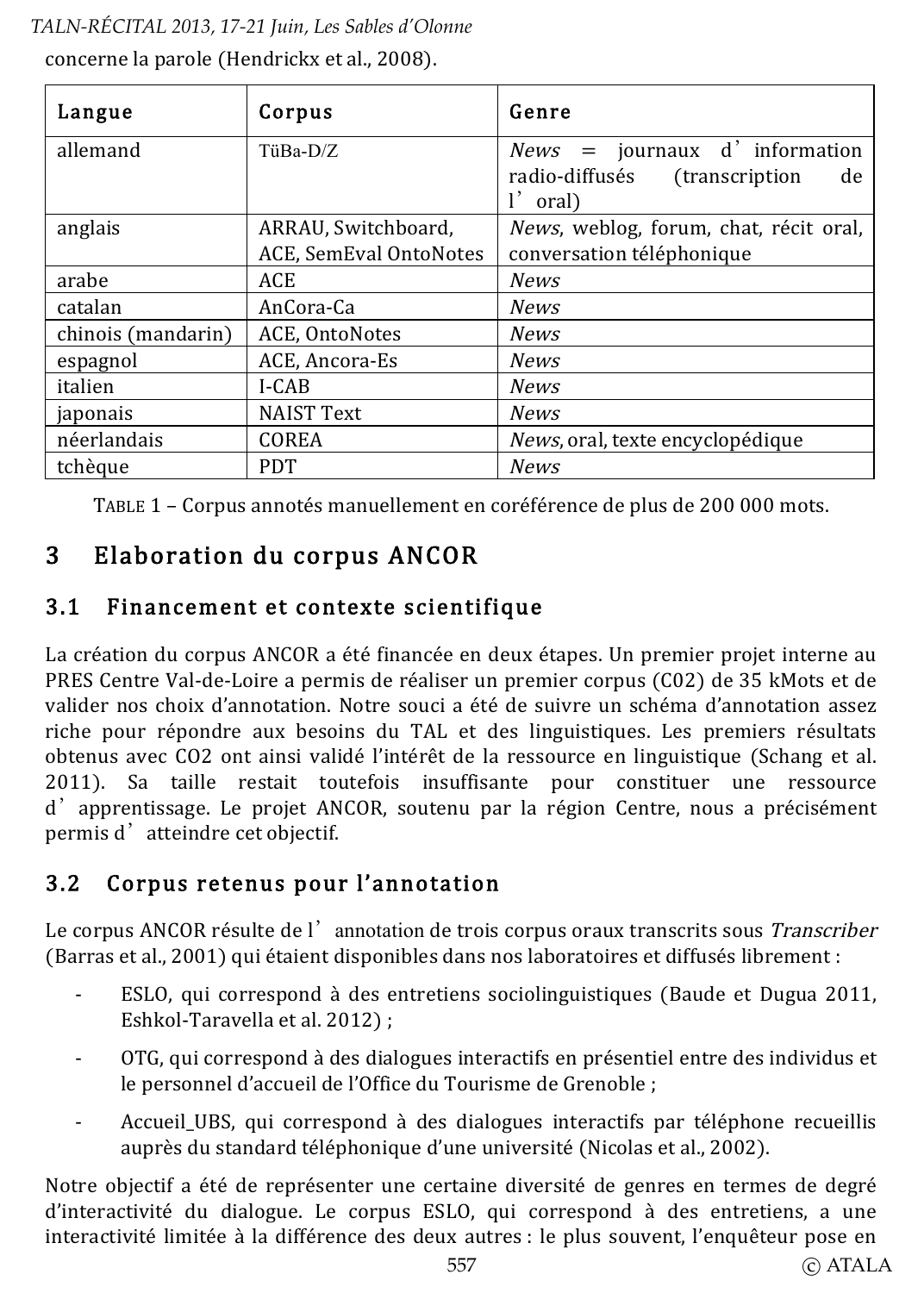effet une question à laquelle s'ensuit un assez long monologue de réponse. La table 2 présente la distribution des corpus de parole dans la ressource annotée.

| Corpus<br>Parole | Licence de diffusion       | Nb de<br>mots | Durée<br>d'enregistrement |
|------------------|----------------------------|---------------|---------------------------|
| ESLO ANCOR       | Extrait ESLO (CC-BY-NC-SA) | 417 kMots     | 25 heures                 |
| OTG              | CC-BY-NC-SA                | 26 kMots      | 2 heures                  |
| Accueil_UBS      | CC-BY-NC-SA                | 10 kMots      | 1 heure                   |

TABLE 2 - Répartition des corpus oraux annotés dans ANCOR

#### $3<sub>3</sub>$ Procédure d'annotation

L'annotation a été réalisée sur le logiciel *Glozz* (Mathet et Widlöcher, 2009). Nous n'avons pas retenu MMAX2 (Müller et Strube, 2006) car son interface a été considérée comme moins conviviale par nos annotateurs. ANCOR sera toutefois diffusé sous les formats GLOZZ et MMAX2, du fait de la grande diffusion de ce dernier. Glozz produit une annotation au format XML reposant sur une DTD que nous avons adaptée à notre schéma d'annotation (cf § 4). Autre intérêt, les annotations sont séparées du corpus source avec lequel elles sont synchronisées. Cette annotation déportée (stand-off annotation) permet un enrichissement multi-niveaux du corpus, ce qui est intéressant en termes d'évolutivité. Le principal souci rencontré avec *Glozz* est sa difficulté à gérer de gros fichiers (affichage et gestion mémoire). Si cette limitation n'a pas posé de souci sur OTG et Accueil UBS (courts dialogues), nous avons dû procéder à un découpage des entretiens ESLO. La forte structuration des entretiens fait toutefois que ce découpage n'a pas détruit de chaînes coréférentielles.

Le corpus ANCOR a fait l'objet d'un codage par deux annotateurs suivi d'une révision, selon une procédure en quatre phases successives :

- 1) Repérage et caractérisation des entités nommées et autres mentions par un annotateur.
- 2) Révision croisée du repérage par l'autre annotateur et recherche de consensus,
- 3) Repérage et caractérisation des relations anaphoriques par un annotateur.
- 4) Révision finale des relations caractérisées par un superviseur.

Cette démarche séquentielle évite une surcharge cognitive aux codeurs et favorise la cohérence des annotations sur la durée. Annotateurs et superviseurs avaient un bon niveau d'expertise (Master ou doctorat en Sciences du Langage). L'annotation s'est déroulée au rythme de 40 000 mots par homme mois pour un coût global de construction de 90  $000 \in$ 

La fiabilité du corpus a été estimée sur une expérience pilote qui a consisté à mesurer l'accord entre 4 experts avant participé à l'annotation, sur un sondage de 10 fichiers. L'estimation de l'accord inter-annotateur reste une question ouverte dans le cas de la coréférence, du fait des problèmes d'alignement entre annotations (Passoneau, 2004; Artstein et Poesio, 2008; Matthet et Widlöcher, 2011). Nous proposons de contourner ce problème par le calcul de mesures d'accords successifs sur la délimitation des mentions. l'identification de paires coréférentes et le typage des relations suivant le schéma  $s$ uivant $\cdot$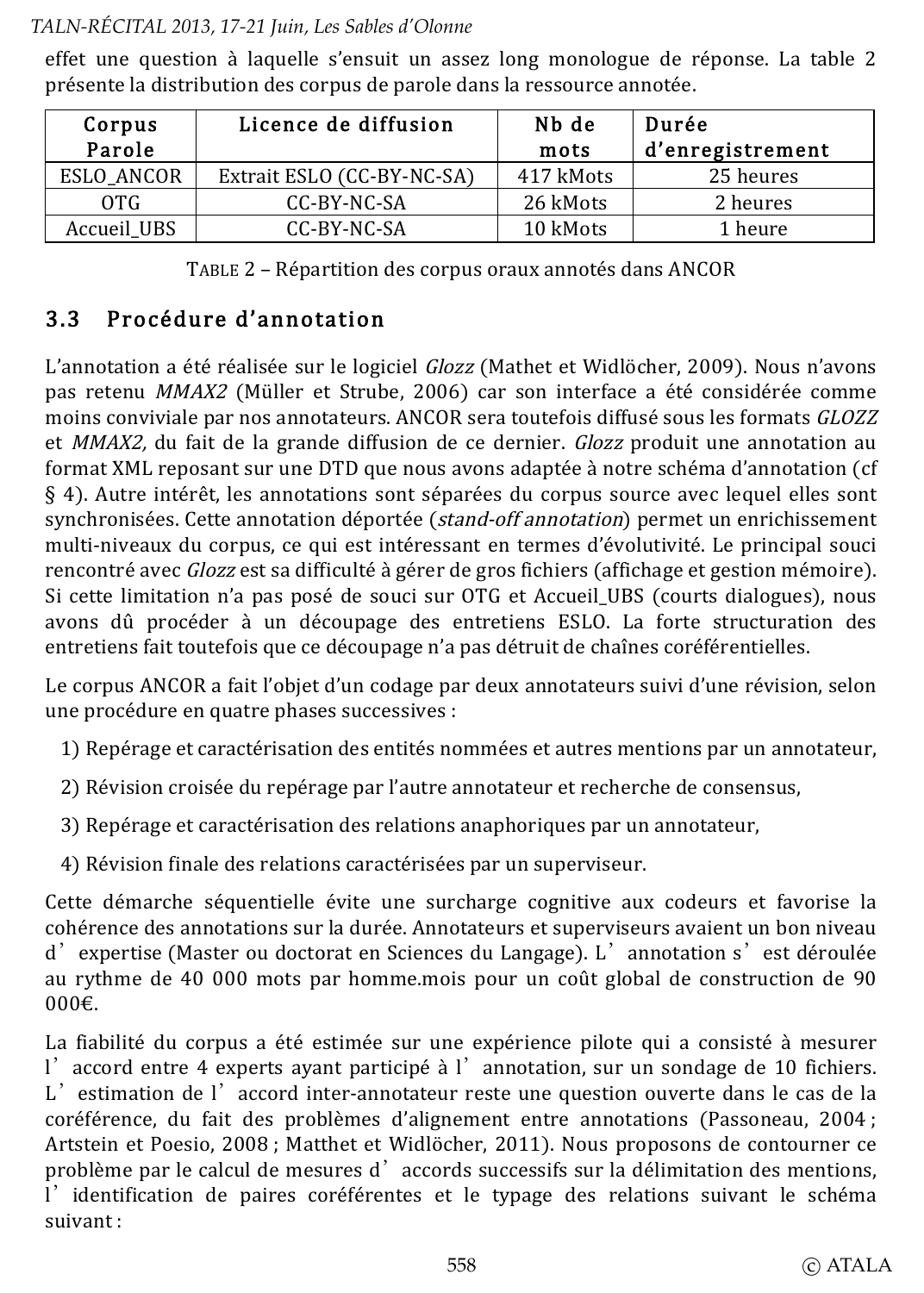- Délimitation des mentions : calcul d'accord sur le nombre de mentions retenues. 1)
- Création d'une annotation en mentions par vote majoritaire pour l'étape suivante.  $2)$
- 3) Identification des paires de mentions coréférentes: mesure d'accord sur toutes les paires d'entités suivant une matrice de confusion présence/absence de relation.
- 4) Création d'une annotation en relations non typées toujours par vote majoritaire
- 5) Typage des relations de coréférences, et mesure d'accord sur le typage seul.

Cette expérimentation est en cours. Les premiers résultats suggèrent que la fiabilité est acceptable. Nous obtenons pour l'identification des paires une valeur de 0,62 avec les trois métriques  $\kappa$  (Cohen, 1960),  $\pi$  (Scott, 1955) et  $\alpha$  (Krippendorff, 2004), valeur très proche du seuil de fiabilité proposé par Cohen. Cette estimation est par ailleurs pénalisée par des problèmes de prévalence et la prise en compte des entités explétives dans l'annotation. Nous réfléchissons à une adaptation de nos mesures pour compenser ces biais et présenter une estimation plus fiable de l'accord inter-annotateur.

# Schéma d'annotation du corpus ANCOR 4

Le schéma d'annotation que nous avons proposé cherche de manière classique à identifier pour chaque entité référentielle (ou mention) si elle introduit une nouvelle entité du discours, puis si elle réfère à une entité précédemment mentionnée (coréférence) ou si la référence a une entité précédemment mentionnée dans le texte est nécessaire pour son interprétation (anaphore associative). Il n'existe pas de consensus sur le codage de ces relations. Souvent, l'annotation est adaptée à la tâche étudiée ou à une théorie linguistique sous-jacente. Notre annotation cherche à rester générique et est adaptée aux besoins du TALN en identifiant toutes les entités, isolées ou non. Par contre, nous ne procédons pas à une annotation des propriétés utilisées par les algorithmes de classification. Nous partons du principe que les utilisateurs du corpus pourront procéder à ces prétraitements.

## Repérage des entités référentielles  $4.1$

Nous avons annoté l'ensemble du groupe nominal et pas uniquement sa tête. L'annotation a également concerné les pronoms et les groupes prépositionnels (GP). Dans ce dernier cas, la préposition introductive n'est pas intégrée à l'annotation, mais est prise en compte sous forme d'un attribut associé (GP=YES). Nous avons en outre exclu le pronom  $ca$  et ses dérivés car il reprend souvent l'ensemble d'un groupe verbal, comme dans l'exemple :

 $(1)$ L1 : Pierre a encore cassé sa voiture. L2 : Venant de lui, ça ne m'étonne pas.

Ces reprises correspondent à des anaphores abstraites. Comme le notent (Dipper et Zinmeister, 2010), un schéma particulier d'annotation est nécessaire pour décrire ce type de coréférence. Ce type d'annotation dépasse largement le cadre du projet ANCOR.

Nous avons par contre annoté les formes explétives de *il* (cf. *il pleut*). Il est en effet important de repérer ces usages non référentiels qui peuvent tromper les systèmes de résolution. Enfin, dans le cas de structures coordonnées (Mazur et Dale, 2007) ou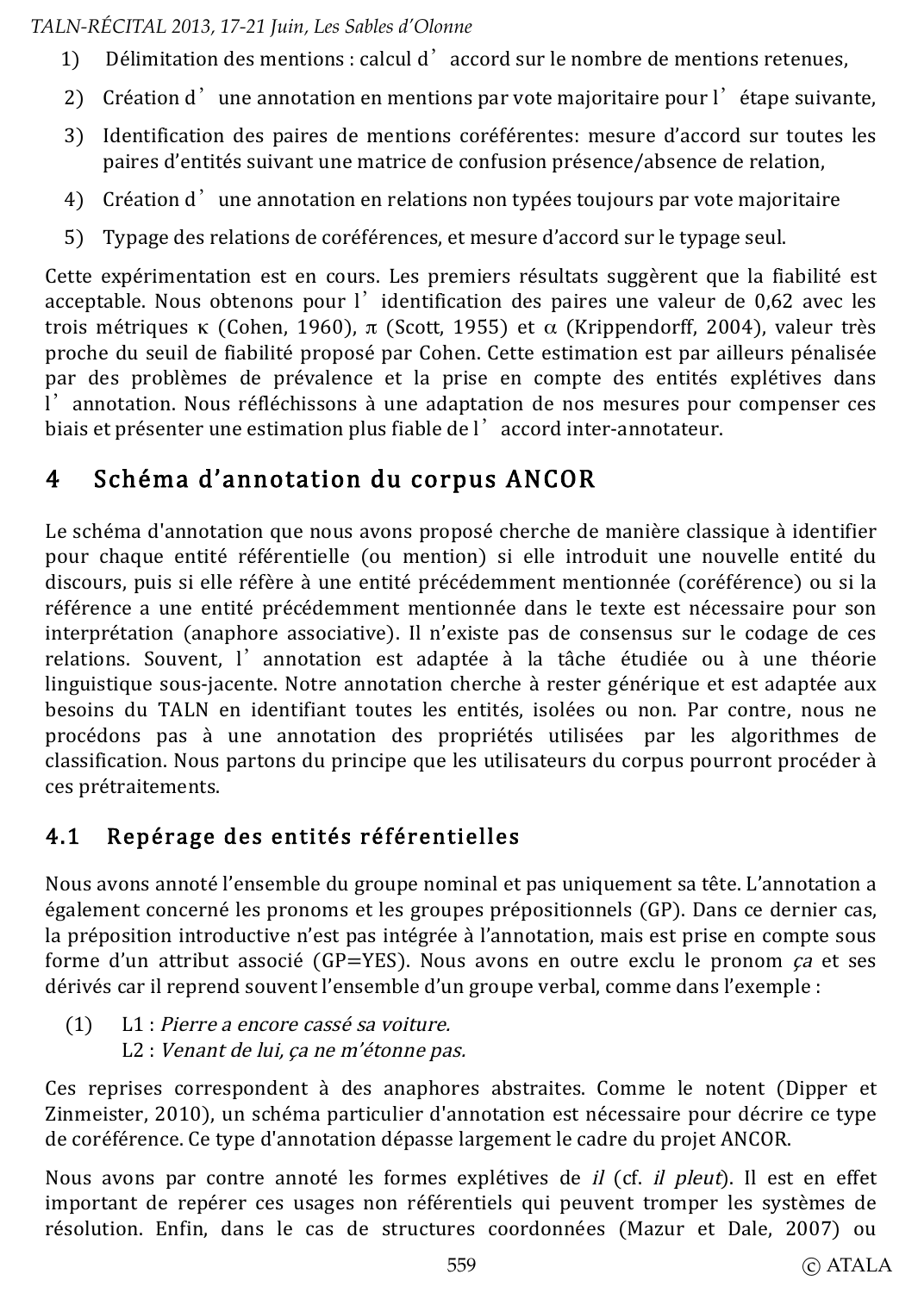enchâssées, nous avons choisi d'identifier le groupe ainsi que chaque membre le composant. Tous ces éléments peuvent en effet ancrer une reprise coréférentielle.

### Délimitation des relations  $4.2$

La délimitation des relations consiste à relier les éléments anaphoriques. Certains travaux privilégient une annotation en chaînes (Gardent et Manuélian, 2005 ; Amsili et al. 2007) c'est-à-dire en « séquences d'expressions singulières apparaissant dans un contexte telles que si l'une de ces expressions réfère à quelque chose, toutes les autres y réfèrent également » (Corblin, 2005). Dans le projet ANCOR, il a été décidé de relier toutes les relations à la première mention de l'entité référentielle trouvée dans le texte. Ce choix résulte de tests effectués avec des étudiants de Master Linguistique, qui ont montré un meilleur accord entre annotateurs avec cette approche. Il est en effet apparu que l'annotation en chaîne posait des problèmes délicats pour le dialogue, les annotateurs se trouvant devant des changements de locuteurs pour lesquels la notion de chaîne. pertinente dans la linéarité de l'écrit, devient beaucoup moins évidente à caractériser. Faute de pouvoir inclure (ou exclure) systématiquement d'une chaîne les mentions faites par des locuteurs différents, nos tests ont montré que les annotateurs se trouvaient dans l'impossibilité de trancher de façon nette. Par ailleurs, le codage en première mention rend compte des changements de genre grammatical lors de reprises successives comme dans la séquence "i' ai une personne qui  $(\ldots)$  elle téléphone  $(\ldots)$  c' est un étudiant de L1  $\ldots$  elle... il..." où toutes les entités sont coréférentes.

Des arguments d'ordre linguistique ou computationnel peuvent être trouvés en faveur de chaque représentation. C'est pourquoi notre codage sera transformé également en codage en chaîne dans la distribution finale. Notons toutefois que le type de relation (directe, indirecte, pronominale, associative) et l'accord dépendent du choix d'annotation effectué, sans qu'une solution alternative ne nous paraisse envisageable.

### $4.3$ Caractérisation des relations anaphoriques et de leurs entités

L'annotation consiste enfin à décrire par différents traits les entités référentielles et leurs éventuelles relations. Pour les entités nous avons retenu les traits linguistiques suivants :

- $G \cdot$  Genre et  $N \cdot$  Nombre
- POS : partie du discours Ce trait peut prendre les valeurs P (pronom), N (Nom) ou NULL (artefact lié à certaines disfluences)
- GP : inclusion dans un GP Valeur YES (si l'entité est un GP) ou NO (si c'est un  $GN$
- EN : entité nommée Types retenus dans la campagne d'évaluation ESTER2 (Galliano et al., 2009), à savoir FONC, LOC, PERS, ORG, PROD, TIME, AMOUNT et EVENT. On utilise le type NO si l'entité n'est pas une entité nommée.
- **DEF** : définitude cet attribut sert à distinguer le caractère défini (DEF), indéfini  $\blacksquare$ (INDEF), démonstratif (DEM) ou explétif (EXP) de l'entité.
- NEW : nouvelle entité du discours : YES (première mention), NO (entité coréférente avec une autre). Une mention isolée recevra donc toujours le type YES.

C ATALA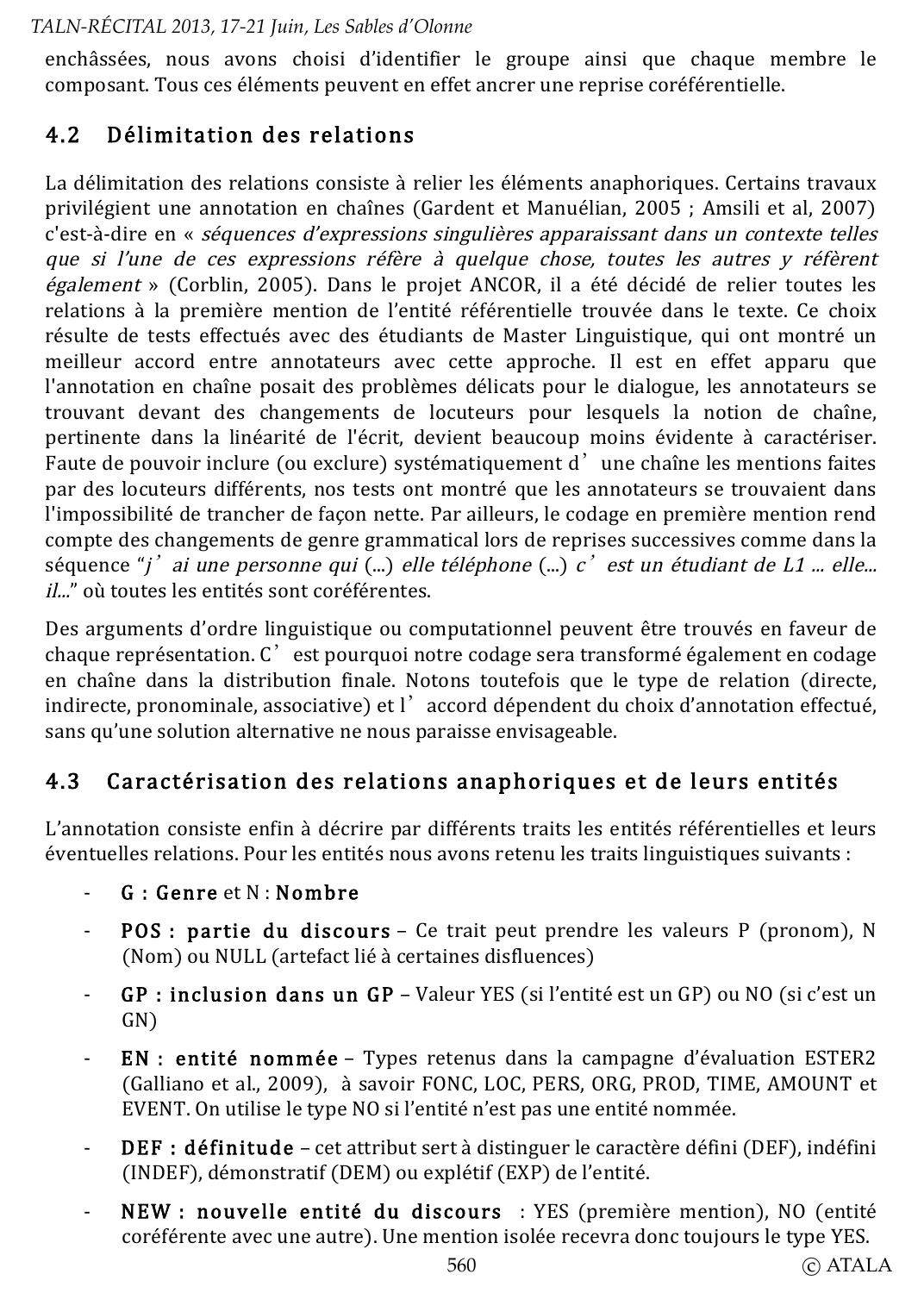Les relations sont caractérisées par un type (trait TYPE). Nous distinguons le type *direct* (DIR) dans le cas d'une coréférence entre mentions de même tête nominale (le bus rouge.... ce grand bus) ; indirect (IND) si les entités coréférentes ont des têtes nominales différentes (le cabriolet... cette décapotable) ; pronominal (PR) dans le cas particulier de l'anaphore indirecte où la reprise est un pronom (le cabriolet ... il roulait...) et associatif (ASSOC) si les mentions ne sont pas coréférentes mais que l'interprétation de l'une dépend de l'autre (le village ... son clocher). De même, on retrouve un type associatif pronominal (ASSOC\_PR).

#### Comparaison avec d'autres schémas d'annotation 4.4

Notre modèle d'annotation repose est proche de schémas proposés par plusieurs auteurs travaillant sur le langage écrit (van Deemter et Kibble, 2000; Vieira et al. 2002). Nous avons en effet le souci que nos travaux puissent être également exploités par des personnes travaillant sur l'écrit. Notre typologie de relations reste relativement simple. Gardent et Manuélian (2005) ont ainsi développé un schéma d'annotation des relations anaphoriques (*bridging*) selon une typologie plus précise. Celle-ci nous semble aller au-delà des besoins actuels du TAL. (Recasens et al., 2011) introduit de son côté la notion de quasi-identité pour des cas décrits comme de la quasi-coréférence et qui sont considérés dans notre schéma comme anaphores associatives. Ces propositions cherchent à réduire les désaccords entre les anaphores associatives et les autres types, mais ne disent rien de ceux entre nouvelle entité du discours et anaphore associative. Cette distinction est pourtant hautement subjective (Vieira et al., 2002). (Ogrodniczuk et al. 2013) ont ainsi rencontré un très faible accord avec un jeu d'annotation intégrant la quasi-identité.

# Conclusion

ANCOR est à notre connaissance le premier corpus de français parlé annoté en coréférences d'envergure suffisante pour permettre un apprentissage diffusé librement et automatique. Le LI travaille ainsi au développement d'un système de résolution qui sera appris sur le corpus. Ce système reposera sur BART, une plateforme modulaire et ouverte utilisant le format MMAX comme format d'échange interne (Versley et al. 2008). La richesse d'annotation du corpus permettra également au LLL de conduire des études linguistiques variées sur la coréférence. ANCOR sera diffusé librement sous licence CC BYhttp://tln.li.univ- $NC-SA$ la mi-2013.  $\mathbf{I}$ récupérable à sera sur tours.fr/Tln Corpus Ancor.html.

# **Références**

AMSILI, P., LANDRAGIN, F., ACOSTA, A., BITTAR, A. (2007). Résolution anaphorique : Etat d'une réflexion collective. Actes Journées d'Etudes de l'ATALA 2007, pages 1-4.

ARTSTEIN, R., POESIO, M. (2008) Inter-Coder agreement for Computational Linguistics, Computational Linguistics, 34, pages 555-596

BARRAS, C., GEOFFROIS, E., WU, Z., LIBERMAN, M. (2001). Transcriber: development and use of a tool for assisting speech corpora production. *Speech Communication*  $33(1-2)$ , pages 5-22.

BAUDE, O., DUGUA, C. (2011) (Re)faire le corpus d'Orléans quarante ans après : quoi de neuf, linguiste ? Corpus 10, pages 99-118.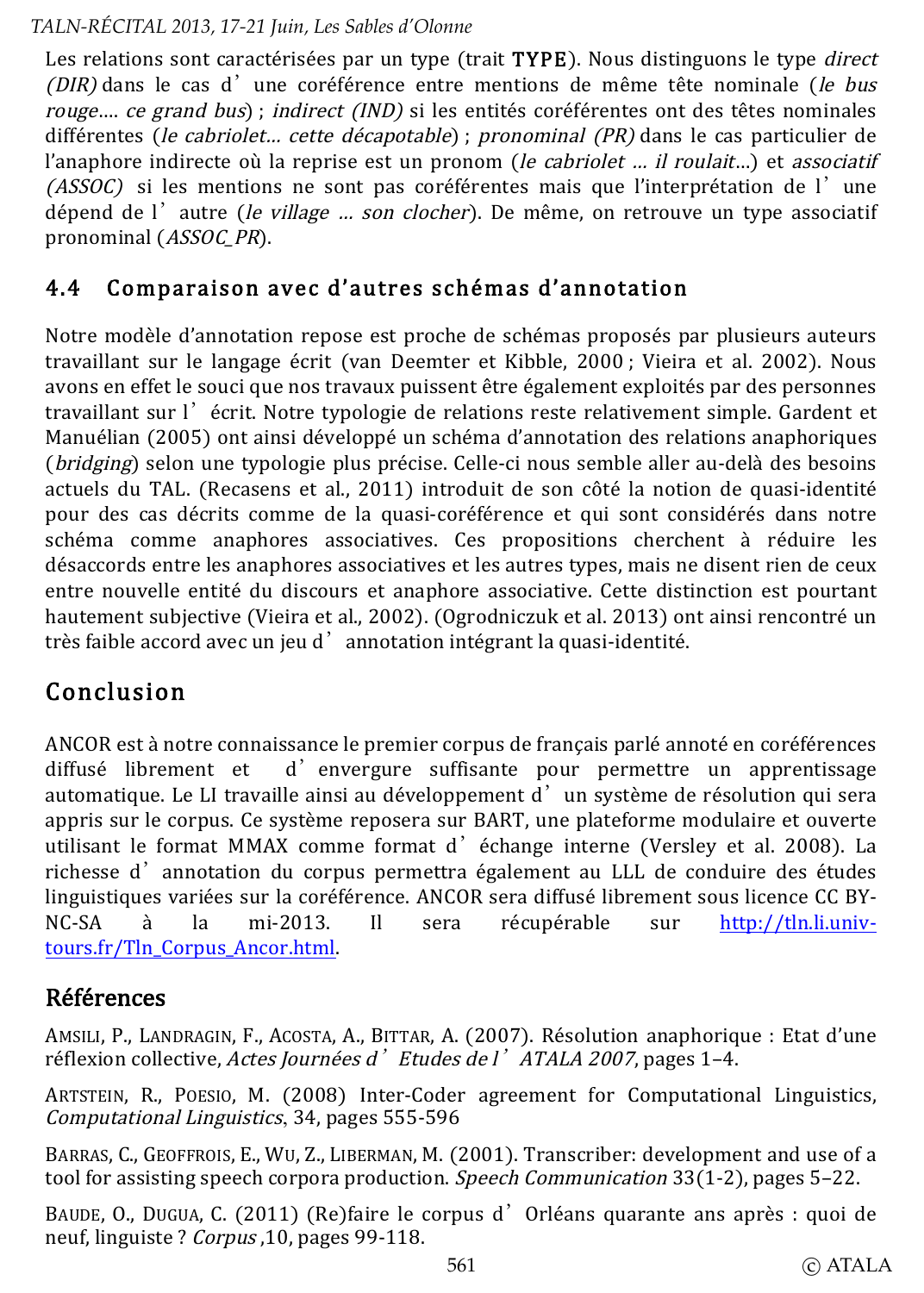ESHKOL-TARAVELLA, I., BAUDE, O., MAUREL, D., HRIBA, L., DUGUA, C., TELLIER, I., (2012) Un grand corpus oral « disponible » : le corpus d' Orléans 1968-2012. TAL 52(3), pages 17-46.

COHEN. I. (1960). A coefficient of agreement for nominal scales. *Educational and Psychological Measurement*, 20, pages 37-46

CORBLIN, F. (2005) Les chaînes de la conversation et les autres. In Gouvard, I.-M. (éd.), De la *langue au style*, Lyon : Presses universitaires de Lyon, pages 233-254.

GARDENT, C. et MANUELIAN, H. (2005). Création d'un corpus annoté de traitement des descriptions définies. Traitement Automatique des Langues. TAL. 46(1).

HENDRICKX, I. et al. (2008). A coreference corpus and resolution system for Dutch. Proc. LREC'2008.

KRIPPENDORFF., K. (2008). Testing the reliability of content analysis data: what is involved and why. In KRIPPENDORFF, K., ET BLOCH, M.A. (Eds) The content analysis reader, Sage Publ.,

LAPPIN, S. et LEASS, H.J. (1994). An algorithm for pronominal anaphora resolution. Computational Linguistics., 20(4), pages 535-561.

MATHET, Y., WIDLÖCHER, A. (2009). La plate-forme GLOZZ : environnement d'annotation et d'exploration de corpus. Actes de TALN-2009, pages 1-10.

MATHET, Y., WIDLÖCHER, A. (2011). Une approche holiste et unifiée de l'alignement et de la mesure d'accord inter-annotateurs. Actes TALN 2011, Montpellier, France.

MITKOV, R. (1994). An integrated model for anaphora resolution. Proc. COLING'94, Kyoto.

MÜLLER, C., STRUBE, M. (2006). Multi-level annotation of linguistic data with MMAX2. In: Braun, S., Kohn, K., Mukherjee, J., ed., *Corpus Technology and Language Pedagogy: New* Resources, New Tools, New Methods, Peter Lang, Francfort, Allemagne, pages 197-214.

NG, V. et CARDIE, C. (2002). Improving machine learning approaches to coreference resolution. Proc. ACL'92.

NICOLAS, P., LETELLIER-ZARSHENAS, S., SCHADLE, I., ANTOINE, I.-Y., CAELEN, I. (2002). Towards a large corpus of spoken dialogue in French that will be freely available: the "Parole" Publique" project and its first realisations. LREC'2002. Las Palmas, Espagne. pp. 649-655.

OGRODNICZUK, M., ZAWISŁAWSKA, M., GŁOWINSKA K., SAVARY A. (2013). Interesting Linguistic Features in Coreference Annotation of a Highly Inflectional Language, soumis à ACL' 2013.

PASSONEAU, R. (2004) Computing reliability for Co-Reference Annotation, *LREC*' 2004.

PONZETTO. S.P., VERSLEY, Y. (2011) Computational models of anaphora resolution: A survey. Consulté sur : wwwusers.di.uniroma1.it/~ponzetto/pubs/poesio10a.pdf

POESIO, M., PONZETTO, S.P., VERSLEY, Y. (2011) Computational models of anaphora resolution: A survey. Consulté sur : www.users.di.uniroma1.it/~ponzetto/pubs/poesio10a.pdf

RECASENS POTAU, M. (2010). Coreference: Theory, Annotation, Resolution and Evaluation. PhD Thesis, Universitat de Barcelona, Catalunya, septembre 2010.

Soon, W.M., NG, H.T. LIM, D.C.Y. (2001). A machine learning approach to coreference resolution in noun phrases. Computational Linguistics., 27(4), pages 521-544.

SCHANG, E., BOYER, A., MUZERELLE, J., ANTOINE, J.-Y., ESHKOL, I., MAUREL, D. (2011). Coreference and anaphoric annotations for spontaneous speech corpus in French. Proc. Discourse Anaphora and Anaphor Resolution Collogium, DAARC'2011. Faro, Portugal.